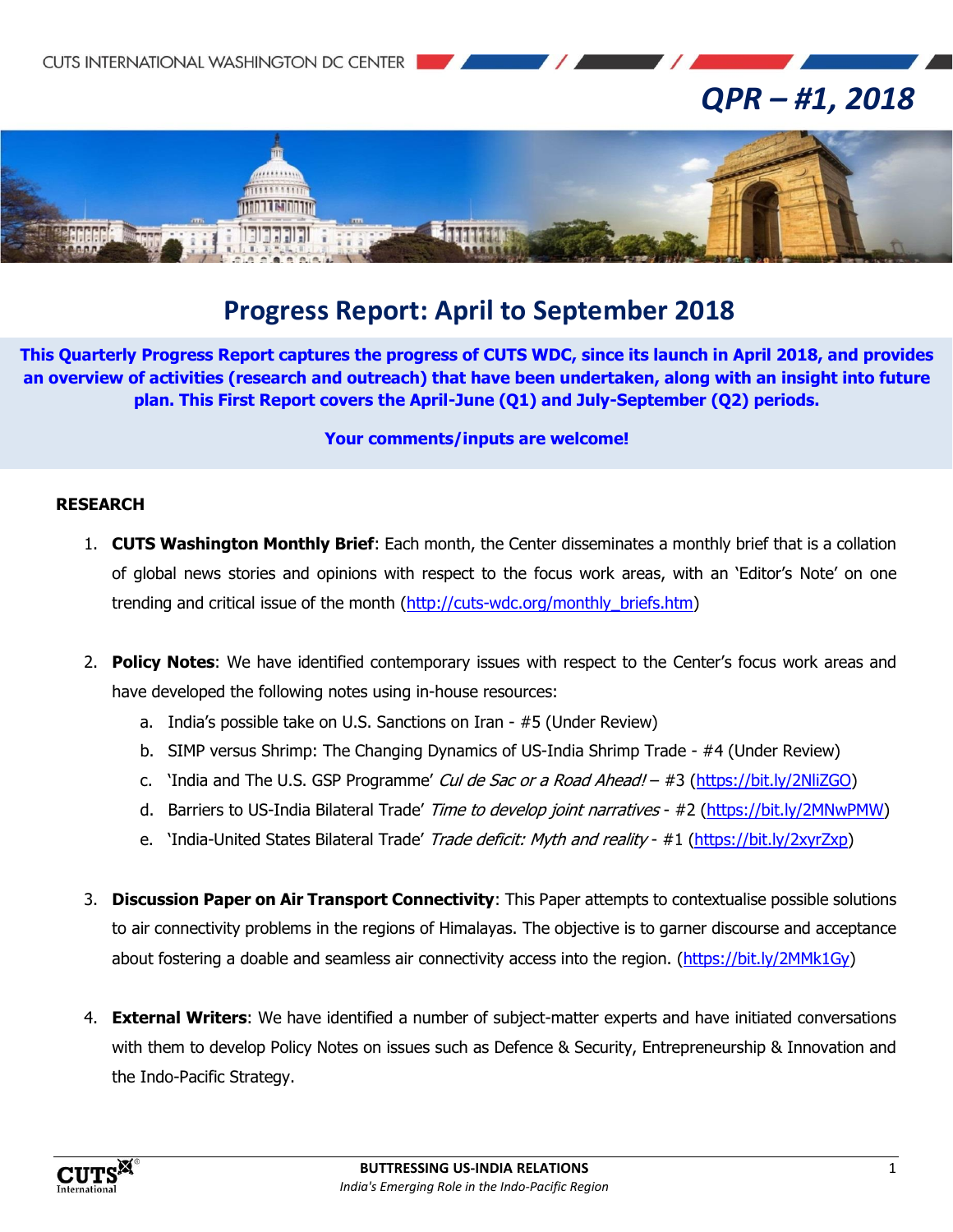# **OUTREACH**

- 1. **Website**: The Center's website has been launched and is regularly updated [\(http://cuts-wdc.org/\)](http://cuts-wdc.org/)
- 2. **Email Forum**: 3240 Members and increasing….
- 3. **Social Media**: 41 Followers on [Twitter](https://twitter.com/cutswdc) and 55 Likes on [Facebook Page](https://www.facebook.com/cutswdc)

# **[MEDIA ARTICLES](http://cuts-wdc.org/Media.htm)**

- 1. **Trump's Trade Wars are starting to backfire** The Wire, September 13, 2018
- 2. **Indo-US 2+2 Dialogue a Chance to Address Specifics in Context of Larger Geo-Political Goals** The Wire, September 02, 2018
- 3. **Don't strangle Indian e-commerce** Live Mint, August 27, 2018
- 4. **US must work towards reviving 2+2 dialogue without any preconditions** The Asian Age, July 11, 2018
- 5. **With an Eye on User Privacy, India Strives to Store Data Locally** The Quint, July 09, 2018
- 6. **For Trade Talks, Suresh Prabhu Must Go to the US With Sleeves Rolled Up** The Wire, June 08, 2018
- 7. **Time to focus on Indo-US bilateral trade** Live Mint, May 07, 2018
- 8. **Stronger economic bond must to realise full potential of India-US ties: CEA** The Hindu Business Line, April 21, 2018

#### **EVENTS**

- 1. **Australia's Pivotal Role in the Indo-Pacific Region**, New Delhi, August 21, 2018 [\(https://bit.ly/2plBdcK\)](https://bit.ly/2plBdcK)
- 2. **Future Activities:**
	- **Indo-Pacific Infrastructure Partnership Conference (IIPC), Spring 2019, Washington DC**: This will be a full day conference, which would include an Opening Session and parallel track sessions with representatives from industry, government officials, multilateral development banks, subject experts, etc, that have a role to play in infrastructure development in South and South East Asia. Speakers and participants will consider opportunities for infrastructure investment and also consider how the industry can form partnerships among themselves and with governments to be able to collectively implement the Indo-Pacific strategy. A tentative agenda has been drafted and partnership opportunities are being explored with USINPAC and USIBC.
	- **Innovation Summit, Fall 2019, California**: This will be a full day summit looking at the global innovation landscape with respect to regulations, competition, investments and opportunities. Currently, a position paper is being conceptualised in-house, with support from external subject matter experts.